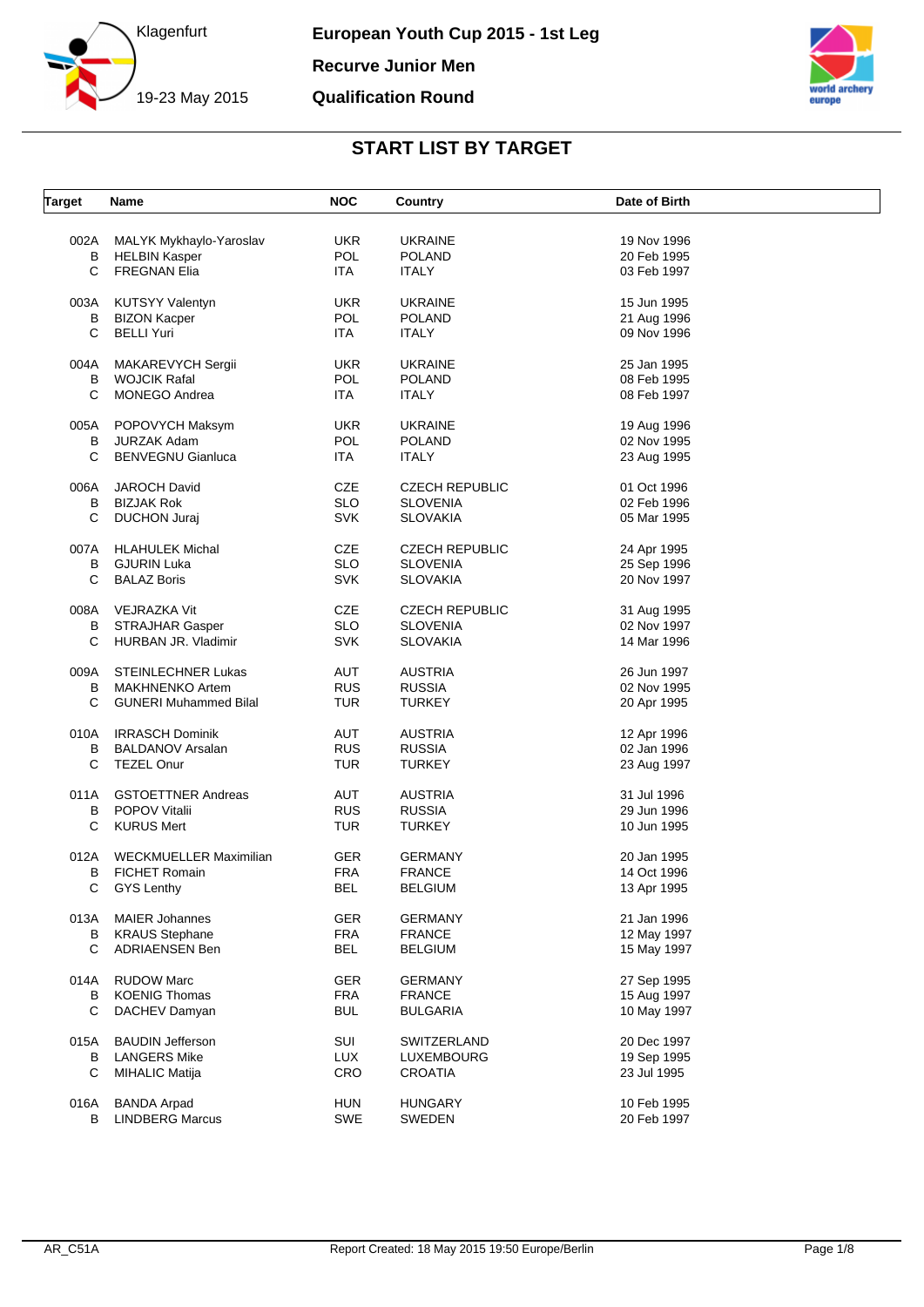



| Target       | <b>Name</b>                 | <b>NOC</b> | Country               | Date of Birth |  |
|--------------|-----------------------------|------------|-----------------------|---------------|--|
|              |                             |            |                       |               |  |
| 018A         | <b>CHROSTOWSKA Maria</b>    | <b>POL</b> | <b>POLAND</b>         | 10 Oct 1996   |  |
| В            | TRAPEZNIKOVA Solomiya       | <b>UKR</b> | <b>UKRAINE</b>        | 11 Nov 1997   |  |
| C            | <b>BOARI Lucilla</b>        | <b>ITA</b> | <b>ITALY</b>          | 24 Mar 1997   |  |
| 019A         | ZYZANSKA Sylwia             | <b>POL</b> | <b>POLAND</b>         | 27 Jul 1997   |  |
| В            | LUKYANOVA Nataliya          | <b>UKR</b> | <b>UKRAINE</b>        | 20 Jan 1995   |  |
| C            | LANDI Vanessa               | <b>ITA</b> | <b>ITALY</b>          | 12 Sep 1997   |  |
|              |                             |            |                       |               |  |
| 020A         | SMIALKOWSKA Magdalena       | <b>POL</b> | <b>POLAND</b>         | 17 Dec 1997   |  |
| В            | MACHIKHA Sofiya             | <b>UKR</b> | <b>UKRAINE</b>        | 12 Apr 1996   |  |
| $\mathsf{C}$ | SPERA Loredana              | <b>ITA</b> | <b>ITALY</b>          | 01 Jan 1996   |  |
| 021A         | <b>FARASIEWICZ Karolina</b> | <b>POL</b> | <b>POLAND</b>         | 27 Sep 1996   |  |
| B            | <b>HNYP Solomiya</b>        | <b>UKR</b> | <b>UKRAINE</b>        | 09 Oct 1997   |  |
| C            | <b>SANTORO Federica</b>     | <b>ITA</b> | <b>ITALY</b>          | 13 Aug 1996   |  |
|              |                             |            |                       |               |  |
| 022A         | <b>GAUBIL Melanie</b>       | <b>FRA</b> | <b>FRANCE</b>         | 04 Oct 1997   |  |
| B            | <b>BAUER Katharina</b>      | <b>GER</b> | <b>GERMANY</b>        | 01 Sep 1995   |  |
| $\mathsf{C}$ | MYLNIKOVA Valeria           | <b>RUS</b> | <b>RUSSIA</b>         | 01 Sep 1997   |  |
|              | 023A PLANEIX Sophie         | <b>FRA</b> | <b>FRANCE</b>         | 03 Nov 1997   |  |
| В            | FREYWALD Cynthia            | <b>GER</b> | <b>GERMANY</b>        | 08 Jul 1997   |  |
| C            | DAMBAEVA Zhibzema           | <b>RUS</b> | <b>RUSSIA</b>         | 18 Nov 1996   |  |
| 024A         | <b>ADICEOM Audrey</b>       | <b>FRA</b> | <b>FRANCE</b>         | 14 Oct 1996   |  |
| В            | <b>KROPPEN Michelle</b>     | <b>GER</b> | <b>GERMANY</b>        | 19 Apr 1996   |  |
| C            | DASHIDORZHIEVA Tuyana       | <b>RUS</b> | <b>RUSSIA</b>         | 14 Apr 1996   |  |
|              |                             |            |                       |               |  |
| 025A         | SINDLEROVA Lucie            | <b>CZE</b> | <b>CZECH REPUBLIC</b> | 06 Jun 1997   |  |
| B            | <b>TUKK Laura</b>           | <b>EST</b> | <b>ESTONIA</b>        | 12 Oct 1997   |  |
| C            | <b>TUOKKOLA Mirjam</b>      | <b>FIN</b> | <b>FINLAND</b>        | 07 Feb 1997   |  |
| 026A         | <b>HORACKOVA Marie</b>      | <b>CZE</b> | <b>CZECH REPUBLIC</b> | 24 Dec 1997   |  |
| В            | <b>DEINEKO Iliana</b>       | SUI        | SWITZERLAND           | 15 Feb 1995   |  |
|              |                             |            |                       |               |  |
| 027A         | DANAILOVA Dobromira         | <b>BUL</b> | <b>BULGARIA</b>       | 24 Oct 1995   |  |
| B            | <b>BAYAZIT Burcu</b>        | <b>TUR</b> | <b>TURKEY</b>         | 30 Apr 1995   |  |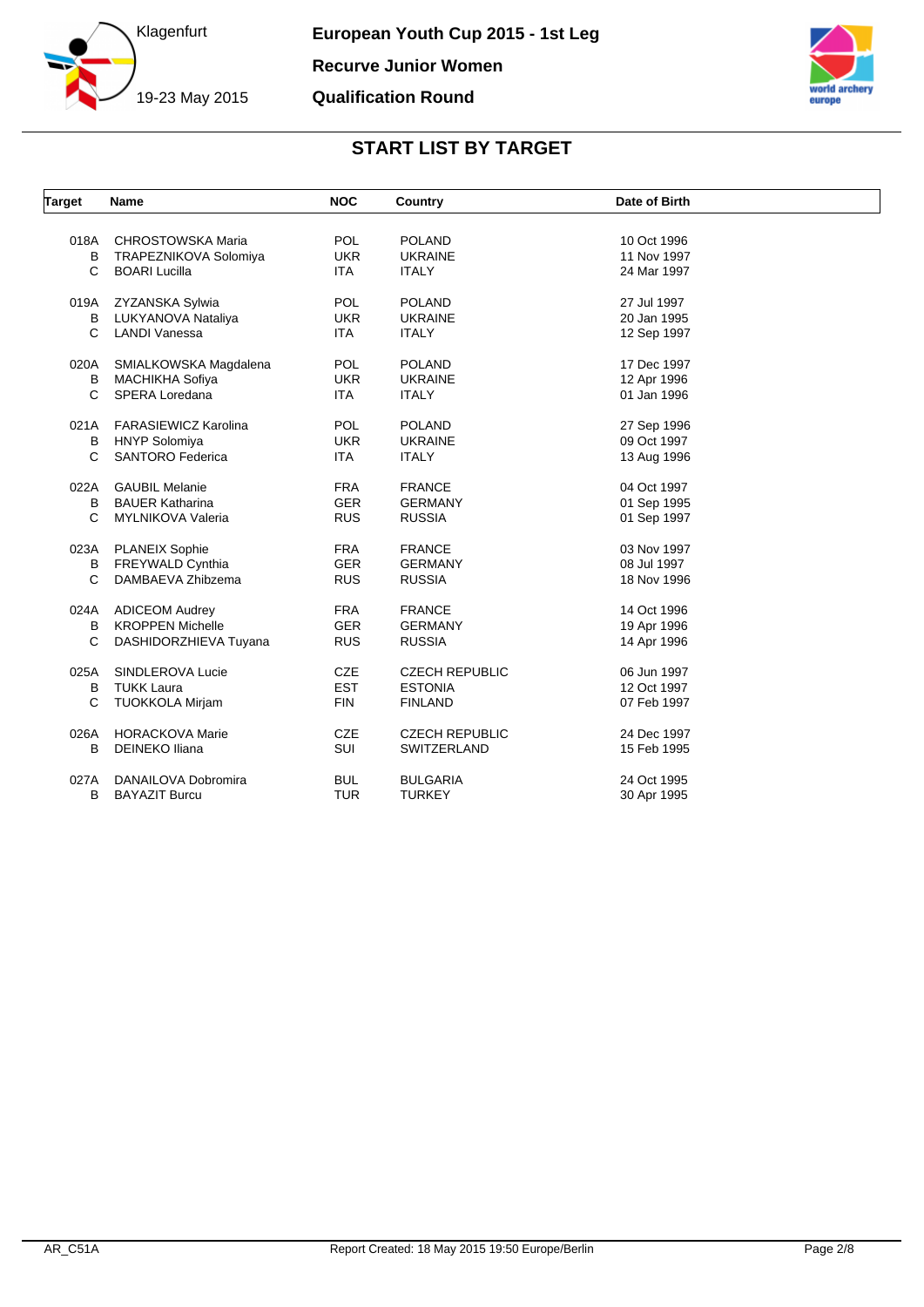



| <b>Target</b> | Name                          | <b>NOC</b> | Country               | Date of Birth |  |
|---------------|-------------------------------|------------|-----------------------|---------------|--|
|               |                               |            |                       |               |  |
| 003A          | STARZYCKI Piotr               | <b>POL</b> | <b>POLAND</b>         | 26 Feb 1998   |  |
| В             | <b>GLAS Lucas</b>             | <b>AUT</b> | <b>AUSTRIA</b>        | 09 Dec 1999   |  |
| C.            | <b>GOLOVKO Marko</b>          | <b>UKR</b> | <b>UKRAINE</b>        | 14 Aug 1998   |  |
| 004A          | RABSKI Szymon                 | POL        | <b>POLAND</b>         | 19 Sep 1999   |  |
| B             | ZIKA Alexander                | <b>AUT</b> | <b>AUSTRIA</b>        | 05 Jun 2002   |  |
| C             | VYNOHRADOV Artem              | <b>UKR</b> | <b>UKRAINE</b>        | 27 Mar 1998   |  |
| 005A          | <b>KLEBEK Konrad</b>          | POL        | <b>POLAND</b>         | 30 Sep 1998   |  |
| B             | <b>LANG Max</b>               | AUT        | <b>AUSTRIA</b>        | 30 May 1999   |  |
| C             | KOZHOKAR Ivan                 | <b>UKR</b> | <b>UKRAINE</b>        | 10 Jan 2000   |  |
|               |                               |            |                       |               |  |
| 006A          | <b>BIELA Dariusz</b>          | <b>POL</b> | <b>POLAND</b>         | 10 Dec 1998   |  |
| В             | <b>SCHWEIGHOFER Julian</b>    | AUT        | <b>AUSTRIA</b>        | 02 Apr 2001   |  |
| C             | MUSIIAKA Ivan                 | <b>UKR</b> | <b>UKRAINE</b>        | 10 Oct 1998   |  |
| 007A          | GOMBOZHAPOV Aldar             | <b>RUS</b> | <b>RUSSIA</b>         | 19 Jan 1999   |  |
| В             | <b>VITOVEC David</b>          | <b>CZE</b> | <b>CZECH REPUBLIC</b> | 08 Dec 1999   |  |
| С             | <b>LAPENNA Nicolo</b>         | ITA.       | <b>ITALY</b>          | 19 Feb 1999   |  |
| 008A          | <b>BUDAEV Sodnom</b>          | <b>RUS</b> | <b>RUSSIA</b>         | 15 Jul 1999   |  |
|               |                               |            |                       |               |  |
| B             | <b>ZMELIK Ales</b>            | <b>CZE</b> | <b>CZECH REPUBLIC</b> | 25 Mar 1998   |  |
| C             | LUVISETTO Alberto             | ITA.       | <b>ITALY</b>          | 24 May 1998   |  |
| 009A          | <b>TSYRENDORZHIEV Buianto</b> | <b>RUS</b> | <b>RUSSIA</b>         | 19 Jan 1998   |  |
| В             | <b>CHOCHOLA Vojtech</b>       | <b>CZE</b> | <b>CZECH REPUBLIC</b> | 01 Nov 1999   |  |
| C             | <b>GUERRA Simone</b>          | <b>ITA</b> | <b>ITALY</b>          | 16 Jan 2000   |  |
| 010A          | <b>IRDYNEEV Erdem</b>         | <b>RUS</b> | <b>RUSSIA</b>         | 01 Jun 1998   |  |
| В             | <b>WEH Marius</b>             | <b>GER</b> | <b>GERMANY</b>        | 16 Oct 1998   |  |
| C             | UREM Yahya Dogan              | <b>TUR</b> | <b>TURKEY</b>         | 13 Jan 1999   |  |
|               |                               |            |                       |               |  |
|               | 011A FLINK Ludvig             | SWE        | SWEDEN                | 03 May 1998   |  |
| B             | <b>HEINKEL Yannic</b>         | <b>GER</b> | <b>GERMANY</b>        | 14 Mar 1998   |  |
| C             | <b>DAL Erdal Meric</b>        | TUR        | <b>TURKEY</b>         | 24 Oct 2000   |  |
| 012A          | <b>CADER Tomas</b>            | <b>SVK</b> | <b>SLOVAKIA</b>       | 26 Oct 1999   |  |
| B             | <b>SCHEIDING Adrian</b>       | <b>GER</b> | <b>GERMANY</b>        | 04 Jan 1999   |  |
| C             | GAZOZ Mete                    | TUR        | TURKEY                | 08 Jun 1999   |  |
|               |                               |            |                       |               |  |
| 013A          | PEDERSEN Jonathan             | DEN        | DENMARK               | 11 Apr 1999   |  |
| B             | <b>REMAR Alen</b>             | <b>CRO</b> | <b>CROATIA</b>        | 19 Aug 1999   |  |
| С             | RAVNIKAR Ziga                 | <b>SLO</b> | <b>SLOVENIA</b>       | 25 Dec 1999   |  |
| 014A          | <b>KLEIN Joe</b>              | LUX        | <b>LUXEMBOURG</b>     | 08 May 2000   |  |
| В             | PENDOV Todor                  | <b>BUL</b> | <b>BULGARIA</b>       | 15 Aug 2000   |  |
| С             | <b>BILLOUE Florian</b>        | <b>FRA</b> | <b>FRANCE</b>         | 11 Aug 1998   |  |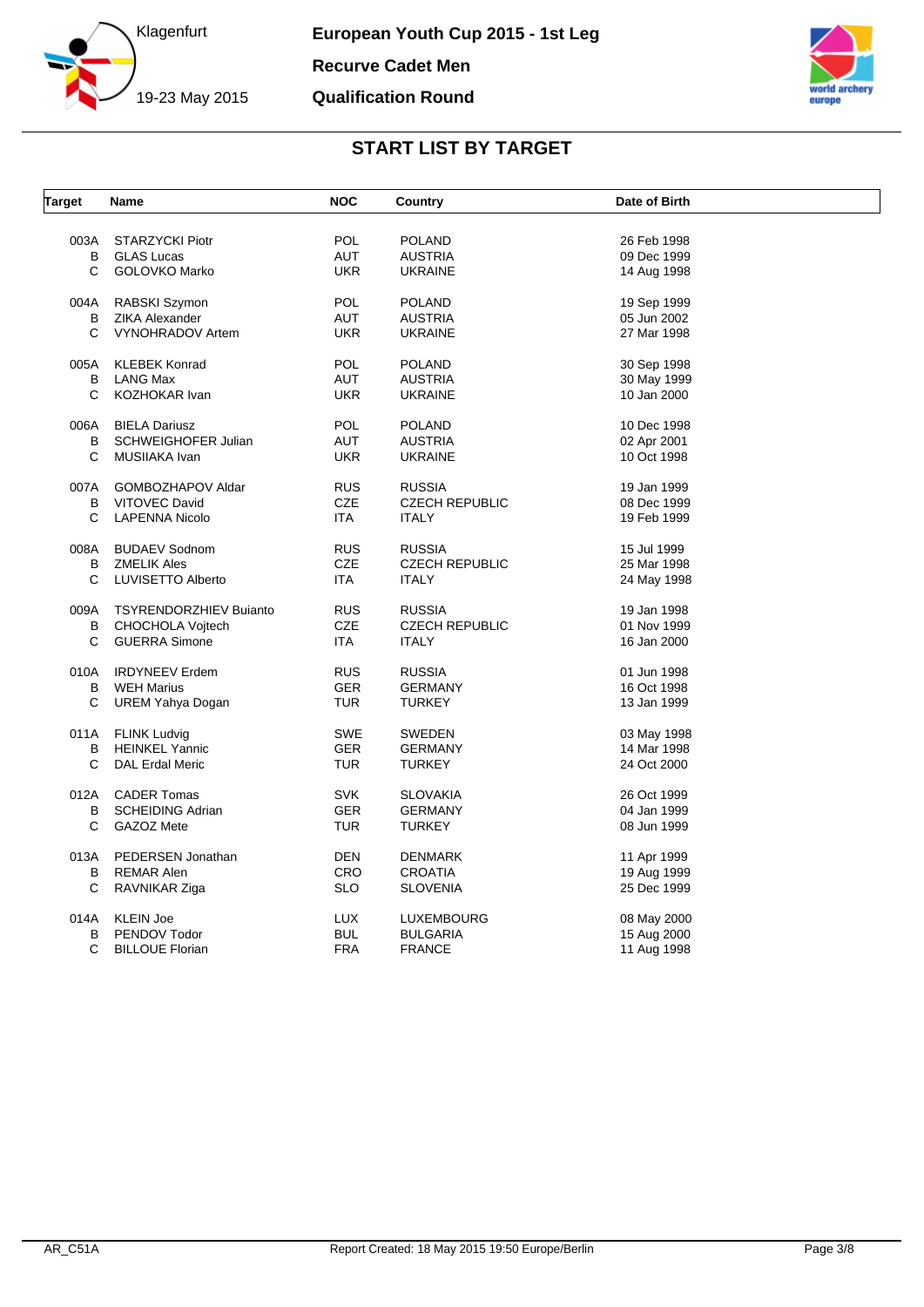



| <b>Target</b> | <b>Name</b>                   | <b>NOC</b> | Country         | Date of Birth |  |
|---------------|-------------------------------|------------|-----------------|---------------|--|
|               |                               |            |                 |               |  |
| 016A          | <b>JUSZCZUK Gloria</b>        | <b>POL</b> | <b>POLAND</b>   | 09 May 1999   |  |
| В             | IVANOVA Taisiya               | <b>UKR</b> | <b>UKRAINE</b>  | 26 Aug 1998   |  |
| C             | VAN NOTEN Liesbeth            | BEL        | <b>BELGIUM</b>  | 11 Jan 1998   |  |
| 017A          | <b>TOBOLEWSKA Anna</b>        | <b>POL</b> | <b>POLAND</b>   | 07 Aug 1998   |  |
| B             | PALAMARCHUK Tamara            | <b>UKR</b> | <b>UKRAINE</b>  | 14 Mar 1998   |  |
| C.            | <b>STEGNER Daniella</b>       | <b>BEL</b> | <b>BELGIUM</b>  | 07 Apr 1999   |  |
| 018A          | POPLAWSKA-WALUSIAK Emilia     | <b>POL</b> | <b>POLAND</b>   | 25 Jan 1998   |  |
| В             | SHMULSKA Iryna                | <b>UKR</b> | <b>UKRAINE</b>  | 09 May 2000   |  |
| C             | DE STROOPER Charlotte         | <b>BEL</b> | <b>BELGIUM</b>  | 13 Oct 1999   |  |
|               |                               |            |                 |               |  |
| 019A          | NAPLOSZEK Kamila              | <b>POL</b> | <b>POLAND</b>   | 26 May 1999   |  |
| В             | <b>MAZORCHUK Kateryna</b>     | <b>UKR</b> | <b>UKRAINE</b>  | 06 Jan 1998   |  |
| C             | <b>HEYKANTS Julia</b>         | <b>BEL</b> | <b>BELGIUM</b>  | 01 Dec 1999   |  |
| 020A          | RINCHINTCYNGEEVA Ariuna       | <b>RUS</b> | <b>RUSSIA</b>   | 25 Nov 2000   |  |
| B             | <b>WLECKE Celina</b>          | <b>GER</b> | <b>GERMANY</b>  | 14 Dec 1998   |  |
| C             | <b>ANDREOLI Tatiana</b>       | ITA.       | <b>ITALY</b>    | 01 Jan 1999   |  |
|               |                               |            |                 |               |  |
|               | 021A PLOTNIKOVA Tatiana       | <b>RUS</b> | <b>RUSSIA</b>   | 24 Jan 1998   |  |
| B             | <b>TARTLER Elisa</b>          | <b>GER</b> | <b>GERMANY</b>  | 05 Jan 1999   |  |
| C             | <b>RET Sara</b>               | <b>ITA</b> | <b>ITALY</b>    | 26 Mar 1998   |  |
| 022A          | <b>BALDANOVA Tse-Dulma</b>    | <b>RUS</b> | <b>RUSSIA</b>   | 27 Jul 1999   |  |
| В             | ZIEGLER Milena                | <b>GER</b> | <b>GERMANY</b>  | 18 Nov 1998   |  |
| C             | <b>GIACCHERI Tanya</b>        | ITA        | <b>ITALY</b>    | 19 Jan 1998   |  |
|               |                               |            |                 |               |  |
| B             | 023A ANAGOZ Yasemin Ecem      | TUR        | <b>TURKEY</b>   | 14 Oct 1998   |  |
| C             | NIELSEN Camilla               | <b>DEN</b> | <b>DENMARK</b>  | 21 Mar 1998   |  |
|               | <b>PEET Kristel</b>           | <b>EST</b> | <b>ESTONIA</b>  | 28 Feb 1999   |  |
| 024A          | <b>COSKUN Gulnaz Busranur</b> | <b>TUR</b> | <b>TURKEY</b>   | 25 Aug 1999   |  |
| B             | <b>ANDERSEN Kirstine</b>      | <b>DEN</b> | <b>DENMARK</b>  | 05 Apr 1998   |  |
| C             | <b>TETSMANN Maris</b>         | <b>EST</b> | <b>ESTONIA</b>  | 04 Aug 1998   |  |
| 025A          | <b>GUMRUKCU Aybuke</b>        | TUR        | <b>TURKEY</b>   | 14 May 1998   |  |
| B             | <b>GUY Oceane</b>             | <b>FRA</b> | <b>FRANCE</b>   | 12 Apr 1998   |  |
| C             | <b>DUMBADZE Ana</b>           | GEO        | <b>GEORGIA</b>  | 04 Apr 1999   |  |
|               |                               |            |                 |               |  |
| 026A          | <b>MAGLIA Nina</b>            | <b>AUT</b> | <b>AUSTRIA</b>  | 12 Jun 1999   |  |
| В             | LAHARNAR Ivana                | <b>SLO</b> | <b>SLOVENIA</b> | 10 Aug 1998   |  |
| C             | VRSALOVIC Lucija              | <b>CRO</b> | <b>CROATIA</b>  | 07 Dec 1998   |  |
| 027A          | ATANASOVA Yordanka            | <b>BUL</b> | <b>BULGARIA</b> | 06 Oct 1999   |  |
| B             | <b>BECKERS Viveca</b>         | <b>LUX</b> | LUXEMBOURG      | 26 Nov 1999   |  |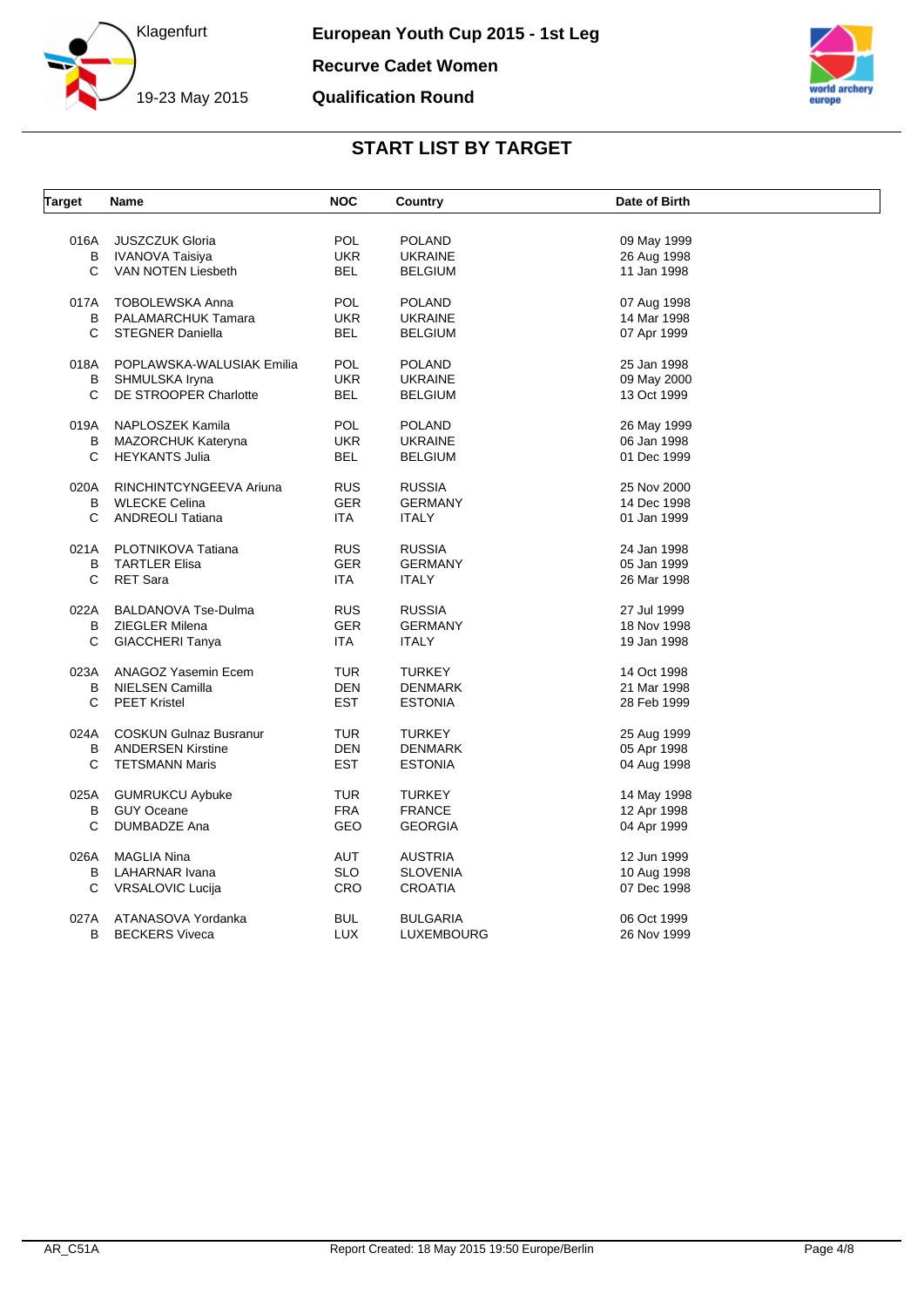



| Target | Name                    | <b>NOC</b> | Country              | Date of Birth |  |
|--------|-------------------------|------------|----------------------|---------------|--|
|        |                         |            |                      |               |  |
| 030A   | <b>BORGSTROM Hampus</b> | <b>SWE</b> | <b>SWEDEN</b>        | 29 Apr 1997   |  |
| B      | <b>BARADEL Simone</b>   | <b>ITA</b> | <b>ITALY</b>         | 11 Mar 1997   |  |
| C      | <b>TRACHSEL Marcel</b>  | <b>GER</b> | <b>GERMANY</b>       | 01 Jan 1995   |  |
| 031A   | <b>CARLSSON Isak</b>    | <b>SWE</b> | <b>SWEDEN</b>        | 26 Jul 1996   |  |
| B      | <b>FESTI Manuel</b>     | <b>ITA</b> | <b>ITALY</b>         | 28 Mar 1997   |  |
| C      | <b>HOLLAS Leon</b>      | <b>GER</b> | <b>GERMANY</b>       | 29 Dec 1997   |  |
| 032A   | <b>STROMBERG Linus</b>  | <b>SWE</b> | <b>SWEDEN</b>        | 30 Jul 1996   |  |
| B      | <b>MIOR Viviano</b>     | <b>ITA</b> | <b>ITALY</b>         | 03 Apr 1997   |  |
| C      | <b>ACHENBACH Jeremy</b> | <b>GER</b> | <b>GERMANY</b>       | 28 Nov 1996   |  |
| 033A   | <b>BUCHNER Erwin</b>    | AUT        | <b>AUSTRIA</b>       | 19 Oct 1995   |  |
| в      | YAKALI Samet Can        | <b>TUR</b> | <b>TURKEY</b>        | 28 Sep 1996   |  |
| C      | <b>TUCKNOTT Phillip</b> | <b>GBR</b> | <b>GREAT BRITAIN</b> | 17 Apr 1995   |  |
| 034A   | <b>WIENER Nico</b>      | <b>AUT</b> | <b>AUSTRIA</b>       | 13 Mar 1997   |  |
| B      | <b>DERNEKLI Furkan</b>  | <b>TUR</b> | <b>TURKEY</b>        | 09 Jul 1997   |  |
| C      | <b>JERAM Samual</b>     | <b>GBR</b> | <b>GREAT BRITAIN</b> | 02 Nov 1997   |  |
| 035A   | <b>HEINCZ Stefan</b>    | AUT        | <b>AUSTRIA</b>       | 27 Apr 1999   |  |
| B      | <b>TANDOGAN Baris</b>   | <b>TUR</b> | <b>TURKEY</b>        | 07 Sep 1997   |  |
| C      | <b>HOWELL James</b>     | <b>GBR</b> | <b>GREAT BRITAIN</b> | 12 Mar 1996   |  |
| 036A   | <b>BUDEN Domagoj</b>    | <b>CRO</b> | <b>CROATIA</b>       | 08 Aug 1997   |  |
| в      | HOVIADOVSKYI Roman      | <b>UKR</b> | <b>UKRAINE</b>       | 05 Sep 1996   |  |
| C      | <b>BALLA Martin</b>     | <b>HUN</b> | <b>HUNGARY</b>       | 24 Apr 1995   |  |
| 037A   | <b>VAVRO Mario</b>      | <b>CRO</b> | <b>CROATIA</b>       | 28 Nov 1997   |  |
| В      | <b>BOLSHAKOV Vlad</b>   | <b>UKR</b> | <b>UKRAINE</b>       | 30 Jun 1996   |  |
|        |                         |            |                      |               |  |
| 038A   | STOSEVSKI Luka          | <b>SLO</b> | <b>SLOVENIA</b>      | 20 Nov 1995   |  |
| В      | <b>KOBZA Martin</b>     | <b>SVK</b> | <b>SLOVAKIA</b>      | 22 Dec 1997   |  |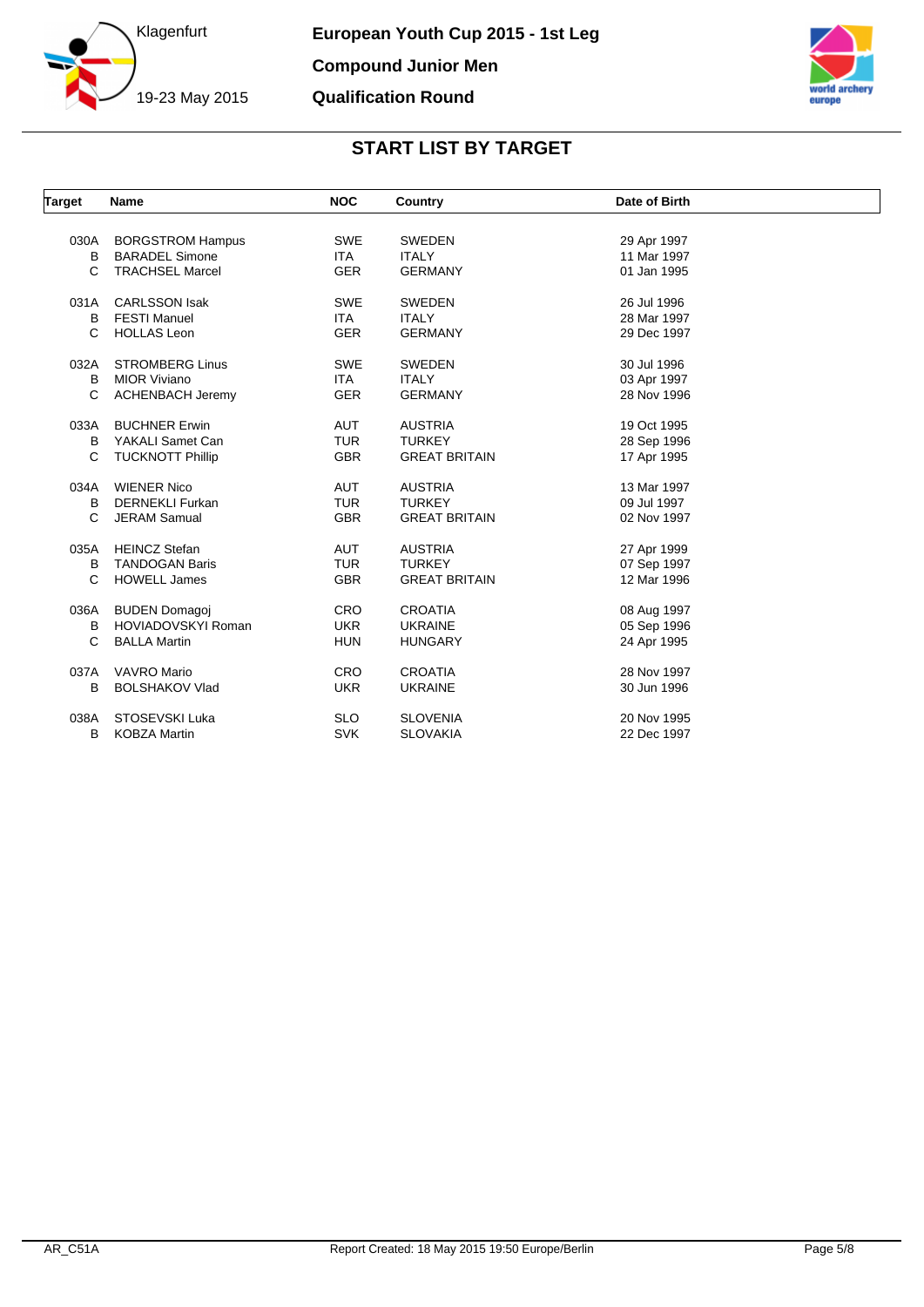



| Target | <b>Name</b>                | <b>NOC</b> | Country              | Date of Birth |  |
|--------|----------------------------|------------|----------------------|---------------|--|
|        |                            |            |                      |               |  |
| 040A   | <b>BOSTAN Yesim</b>        | <b>TUR</b> | <b>TURKEY</b>        | 24 May 1995   |  |
| в      | <b>CLARK Daisy</b>         | <b>GBR</b> | <b>GREAT BRITAIN</b> | 29 Apr 1995   |  |
| С      | SHKOLNA Mariya             | <b>UKR</b> | <b>UKRAINE</b>       | 28 Oct 1997   |  |
|        |                            |            |                      |               |  |
| 041A   | <b>SEVINDIK Dilara</b>     | <b>TUR</b> | <b>TURKEY</b>        | 31 Jul 2000   |  |
| В      | <b>GEORGE Aalin Elisse</b> | <b>GBR</b> | <b>GREAT BRITAIN</b> | 29 Mar 1996   |  |
| С      | <b>GRASCELLI Giulia</b>    | ITA.       | <b>ITALY</b>         | 18 May 1997   |  |
|        |                            |            |                      |               |  |
| 042A   | <b>SAGLAM Evrim</b>        | <b>TUR</b> | <b>TURKEY</b>        | 01 Nov 1996   |  |
| B      | <b>GEORGE Kirsten</b>      | <b>GBR</b> | <b>GREAT BRITAIN</b> | 31 Aug 1997   |  |
| 043A   | ORLIC Maja                 | <b>CRO</b> | <b>CROATIA</b>       | 09 May 1997   |  |
| B      | <b>KREUZBERGER Julia</b>   | <b>AUT</b> | <b>AUSTRIA</b>       | 21 Feb 1996   |  |
|        |                            |            |                      |               |  |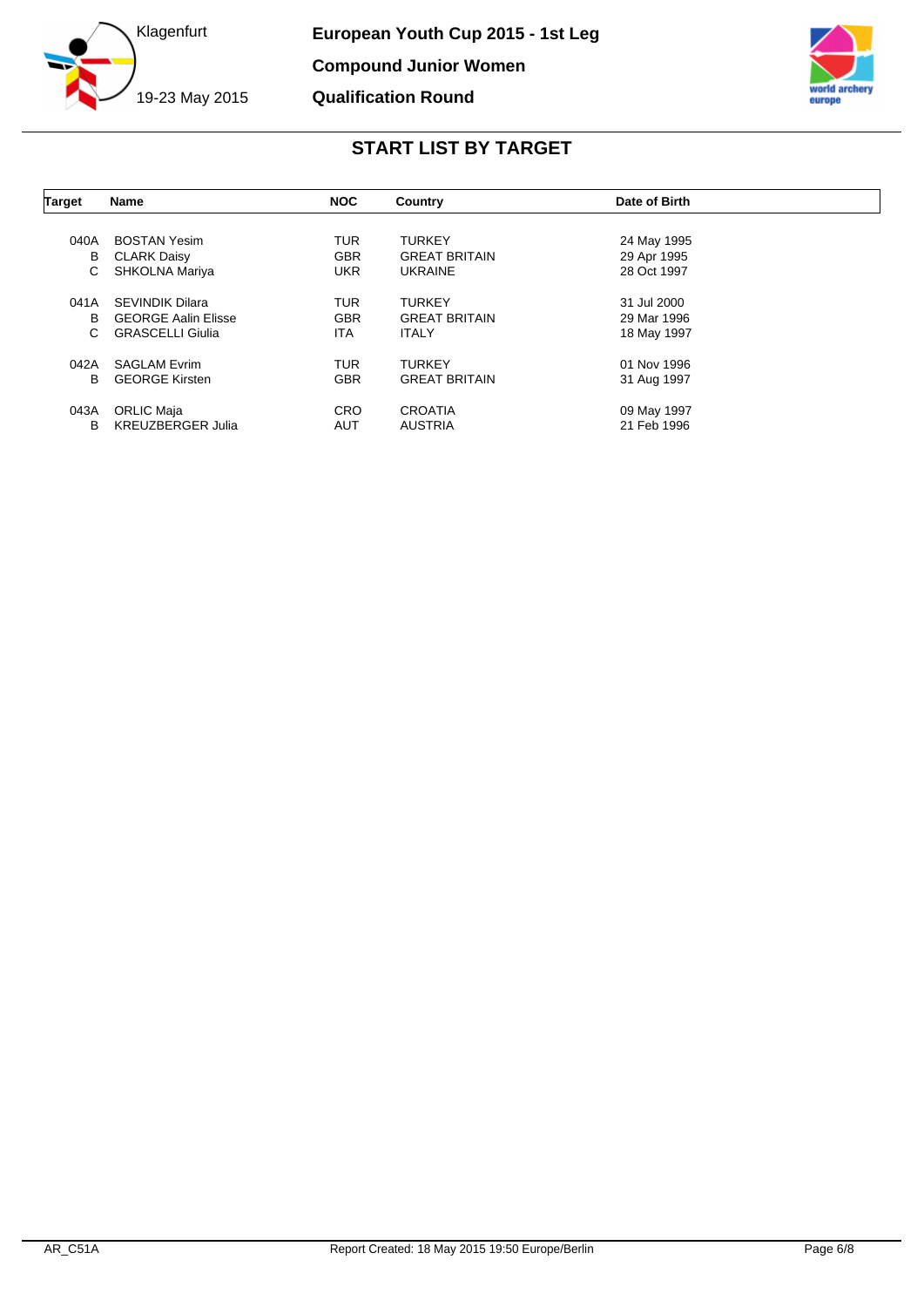



| Target | <b>Name</b>                | <b>NOC</b> | Country              | Date of Birth |  |
|--------|----------------------------|------------|----------------------|---------------|--|
|        |                            |            |                      |               |  |
| 030A   | WALSH Jake                 | <b>GBR</b> | <b>GREAT BRITAIN</b> | 03 Jul 2000   |  |
| В      | <b>ERKUS Emre</b>          | <b>TUR</b> | <b>TURKEY</b>        | 26 Dec 1998   |  |
| С      | <b>ZACHARIAS Stefan</b>    | LIE.       | <b>LIECHTENSTEIN</b> | 11 Feb 2000   |  |
| 031A   | <b>RALLS Luke</b>          | <b>GBR</b> | <b>GREAT BRITAIN</b> | 29 Apr 1998   |  |
| в      | <b>MARAS Serdar Bortay</b> | <b>TUR</b> | <b>TURKEY</b>        | 02 Feb 2000   |  |
| C      | <b>MODIC Stas</b>          | <b>SLO</b> | <b>SLOVENIA</b>      | 11 Oct 1998   |  |
| 032A   | <b>HOWSE James</b>         | <b>GBR</b> | <b>GREAT BRITAIN</b> | 02 Sep 1999   |  |
| в      | <b>GARIP Mert</b>          | <b>TUR</b> | <b>TURKEY</b>        | 15 Apr 1999   |  |
| C      | PUUSEPP Kristjan           | <b>EST</b> | <b>ESTONIA</b>       | 06 Dec 1999   |  |
| 033A   | <b>BEGA Timo</b>           | LUX.       | <b>LUXEMBOURG</b>    | 14 Nov 1998   |  |
| в      | SIMIC Filip                | <b>CRO</b> | <b>CROATIA</b>       | 23 May 1999   |  |
| C.     | CATOIS Johan               | <b>FRA</b> | <b>FRANCE</b>        | 05 Jun 1998   |  |
| 034A   | <b>OROSZ Viktor</b>        | <b>HUN</b> | <b>HUNGARY</b>       | 23 Aug 1998   |  |
| в      | <b>GONCHAROV Anton</b>     | <b>UKR</b> | <b>UKRAINE</b>       | 21 Sep 1999   |  |
| С      | <b>SUT Jesse</b>           | ITA        | <b>ITALY</b>         | 03 Feb 1998   |  |